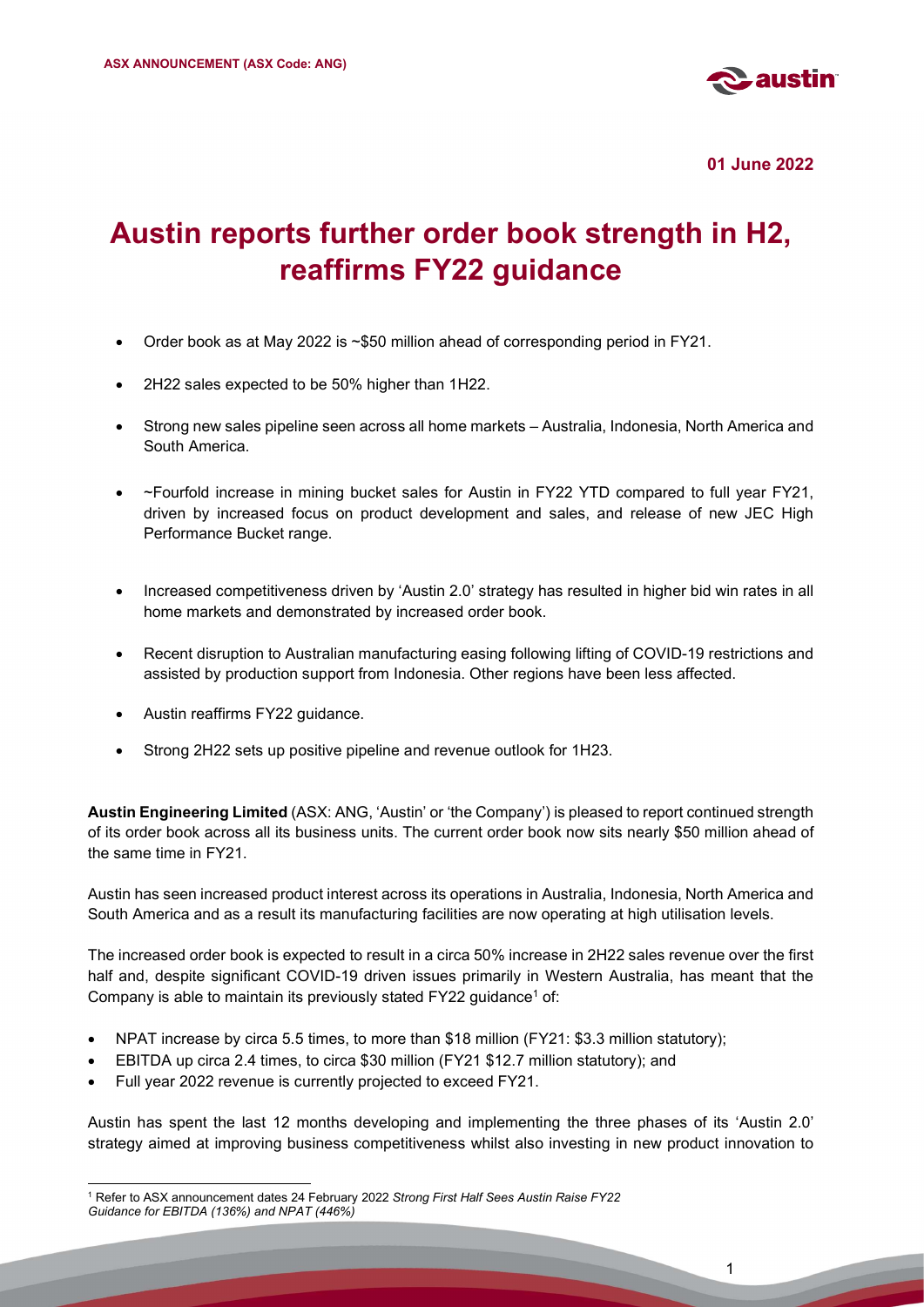

align with customer requirements and demand. The strategy's initial stage incorporated a large reduction in business overhead costs - a process that has now been fully implemented. The second phase of the strategy was focused on implementing a step change in operations through the introduction of advanced manufacturing into select facilities. Advanced manufacturing is currently being implemented in Australia and also at Austin's Indonesian manufacturing facility in Batam, which is a well-resourced and lower-cost operation and an increasingly important production facility in Austin's supply chain. Already, this approach in Batam, has improved business resilience particularly as Western Australia navigated through a period of COVID-19 restrictions. The implementation of manufacturing process improvement is at an early stage and so will continue, through FY23, to unlock further cost and capacity benefits, which will prove to be highly material to competitiveness.

The third stage of the 'Austin 2.0' strategy was to invest in innovation and technology. Recently released products from this program, with updated and improved designs to meet customer needs, have benefited Austin's sales through increased market share. These products include an upgraded ULTIMA truck tray designed specifically for the Australian eastern states market and the new JEC High Performance bucket range. Austin has sold more than 60 truck trays to the eastern states markets since the Ultima update was completed with a significant further quantity now being bid with several customers. In addition, the business has seen a big upturn in sales of mining buckets already at four times the sales levels compared to FY21.

The dual effect of personnel shortages and COVID-19 restrictions in Western Australia impacted the business in the first few months of the calendar year through delivery delays and increased costs. Staff shortages of up to 30% were weathered during this time. Increased utilisation of Batam into the Austin supply chain and well planned contingencies have led to a progressive revenue recovery from March 2022 onwards. Austin's US, Indonesian and Chile-based operations performed very well during this period and have set a strong performance platform for FY23.

Austin's operations have also been able to manage the impacts of unprecedented rises in steel input costs with benchmark steel prices, outside of the USA, having risen around 70% in the last 13 months. However, the nature of Austin's business with fast product turnaround times and well-structured steel procurement practices has meant that the business has been largely unaffected by these cost burdens. It is a strength of Austin's business that input cost changes can be rapidly and effectively managed.

#### Austin CEO and Managing Director, David Singleton said:

Í

"It has been a rebuilding year for Austin and we are very pleased to have made highly significant and lasting gains across the business both financially and structurally. We have had a strong second half and the order flow sets up a good base and outlook for full year 2023.

"We are particularly pleased with the increase in sales and bid wins right across the business, which have been supported by our efforts to optimise the business under our 'Austin 2.0' strategy.

"Consequently, the business has remained resilient amid COVID-19's major impacts and inflationary pressures and we have the structure to manage these unprecedented changes effectively.

"Our large and diverse supply base enables us to be confident in our ability to ensure reliable and cost effective deliveries to our customers across the globe."

-ENDS-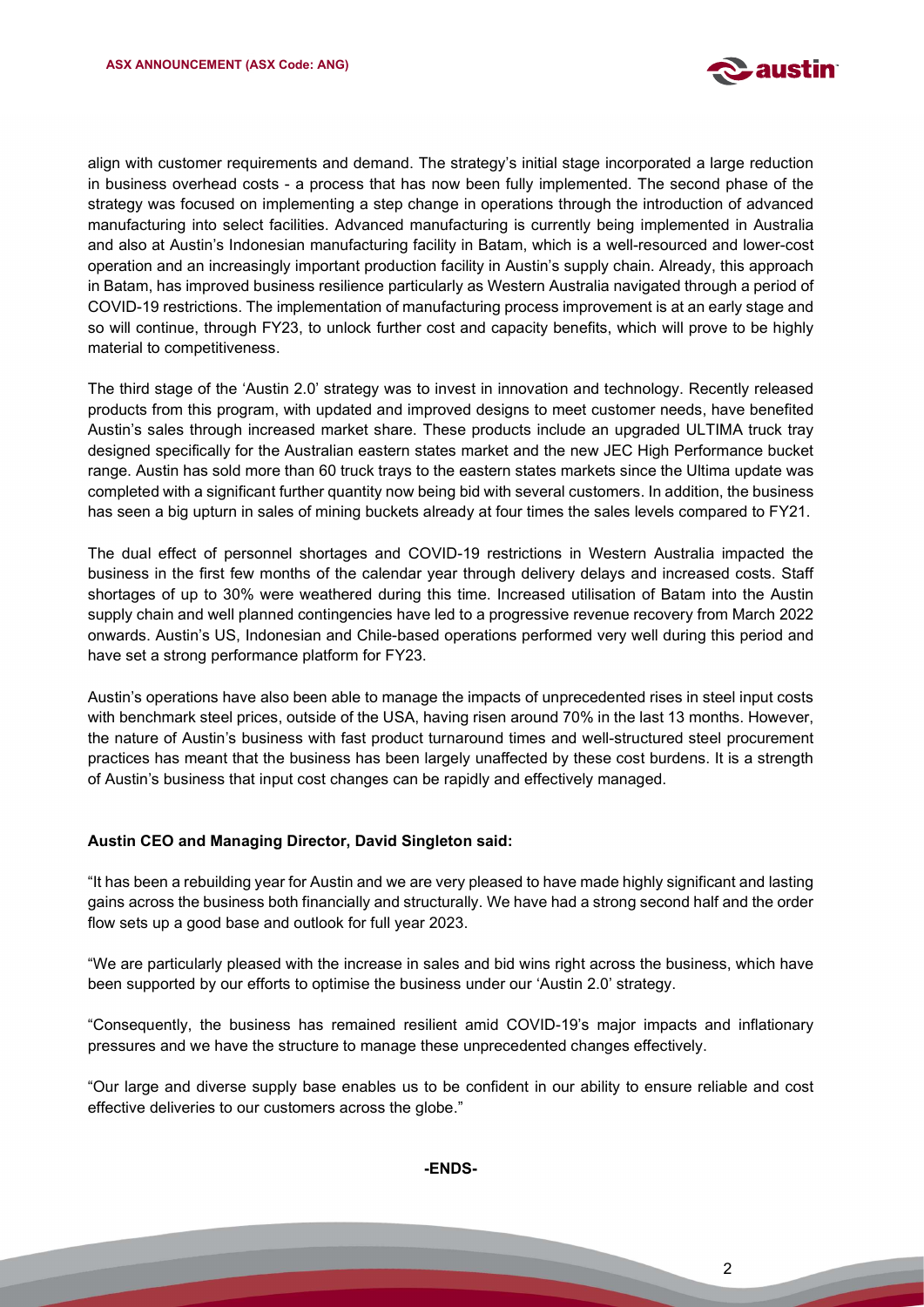



Austin's upgraded ULTIMA truck tray



Austin's new JEC High performance bucket

Í